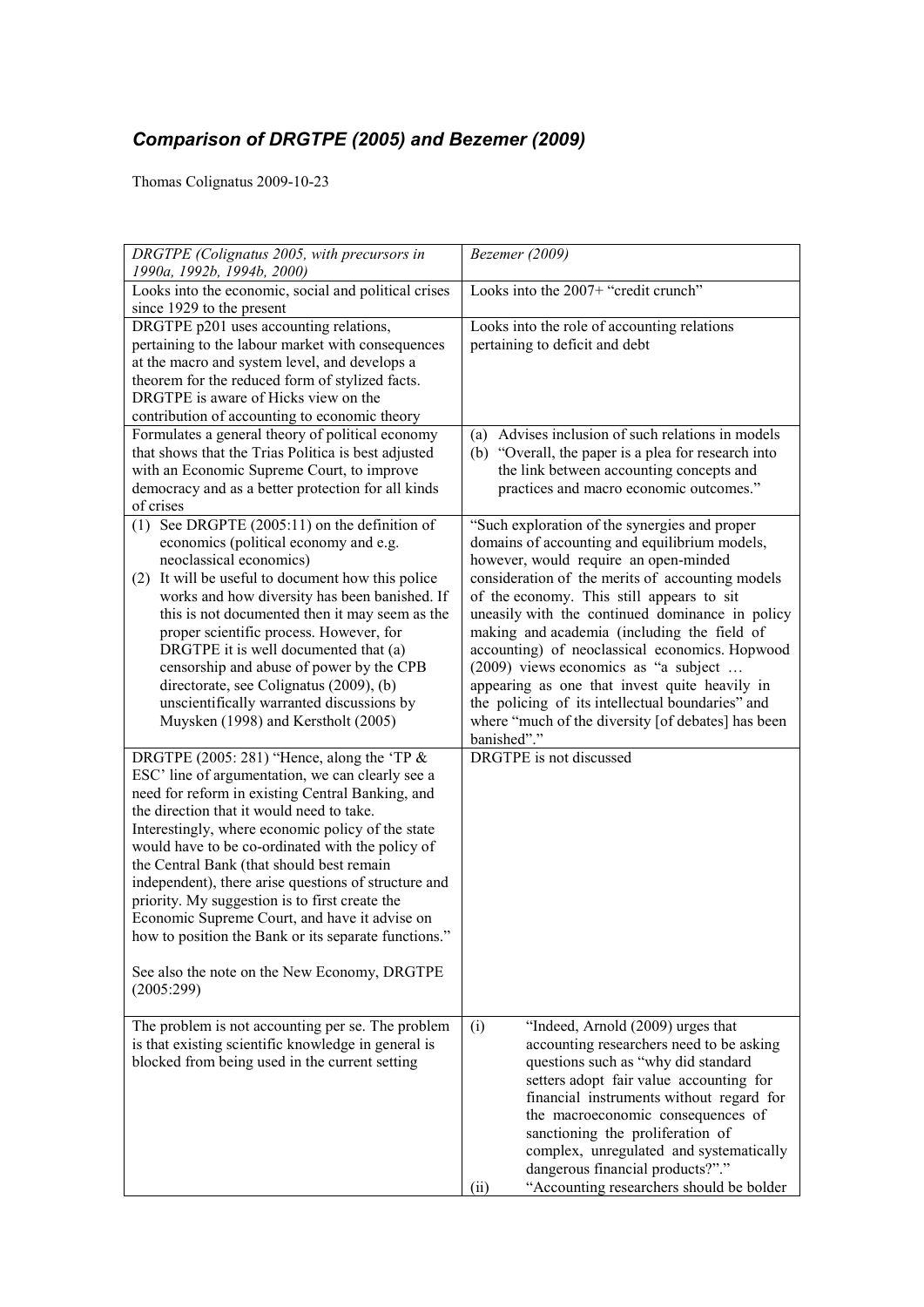|                                                                                                                                                                                                                                                                                                                                                                                                                                                                           | in pointing out and analyzing the<br>implications of specific accounting rules<br>and practices for macroeconomic<br>development, and probing the political<br>economy reasons for their introduction.<br>This study has sought to provide a<br>context for such research to be<br>undertaken." |
|---------------------------------------------------------------------------------------------------------------------------------------------------------------------------------------------------------------------------------------------------------------------------------------------------------------------------------------------------------------------------------------------------------------------------------------------------------------------------|-------------------------------------------------------------------------------------------------------------------------------------------------------------------------------------------------------------------------------------------------------------------------------------------------|
| Reaction Colignatus 2009-10-23 on Bezemer<br>$(2009)$ :                                                                                                                                                                                                                                                                                                                                                                                                                   |                                                                                                                                                                                                                                                                                                 |
| (ad (i)) there has been censorship of science by the<br>CPB directorate since 1989/90 and the advice of<br>DRGTPE has been neglected. Other answers to the<br>Arnold 2009 question are likely to be too<br>detaillistic and less relevant.                                                                                                                                                                                                                                |                                                                                                                                                                                                                                                                                                 |
| (ad (ii)) Accounting researchers should, just like<br>other economists, study proper economic theory,<br>which is DRGTPE. One may imagine a specialised<br>branch of economics as indicated in (ii) but as soon<br>there are consequences at the macro or system level<br>then it becomes plain old macroeconomics and<br>political economy, so a new name seems a bit<br>misleading.                                                                                     |                                                                                                                                                                                                                                                                                                 |
| PM. Roefie Hueting has written on the economics<br>of the accounts of income and environment. We<br>would rather see this as general economics than as<br>accounting per se. It relates to the current<br>ecological crisis.                                                                                                                                                                                                                                              |                                                                                                                                                                                                                                                                                                 |
| Conclusion: DRGTPE precludes and improves on<br>Bezemer (2009) on main method and conclusions.                                                                                                                                                                                                                                                                                                                                                                            |                                                                                                                                                                                                                                                                                                 |
| It remains to be said that Bezemer (2009) is<br>interesting reading with respect to the current<br>episode. I skip comments on details. Since I did not<br>study some of the latest models, it is not yet clear<br>to me whether models by e.g. CPB or DNB are<br>really that deficient on the flow of funds. Monetary<br>sectors are included and it is not merely a matter of<br>accounting but also of empirical reaction functions<br>how long debt can be sustained. |                                                                                                                                                                                                                                                                                                 |

## References

- Bezemer, D. J. (2009), ""No One Saw This Coming": Understanding Financial Crisis Through Accounting Models", http://mpra.ub.uni-muenchen.de/15892, http://www.rug.nl/staff/d.j.bezemer/research
- Colignatus (1990a), "After 20 years of mass unemployment; Why we might wish for a parliamentary inquiry", Central Planning Bureau III/90/38, The Hague. Ecozoek 1991 and included in Colignatus  $(1992b)$